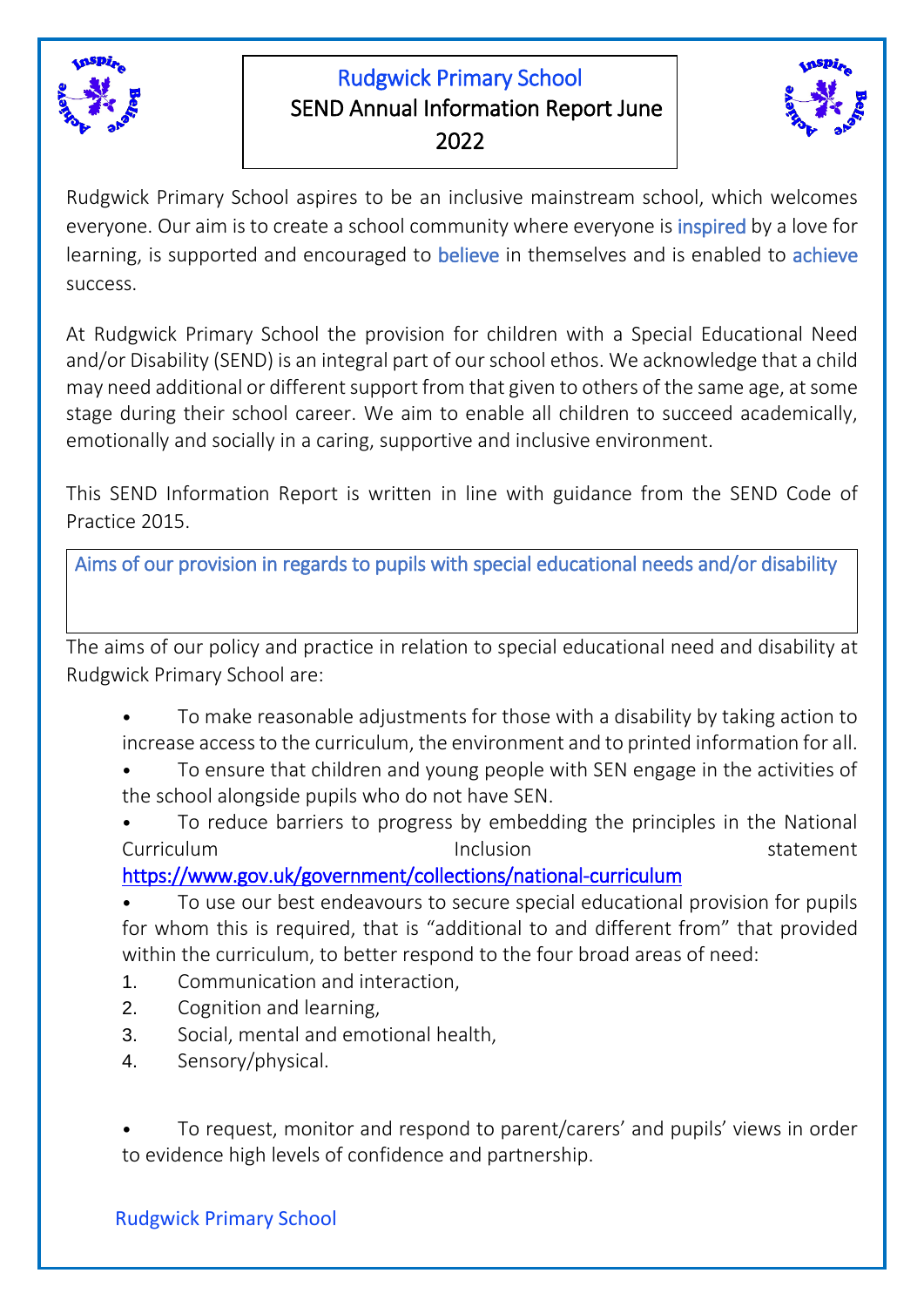- To ensure a high level of staff expertise to meet pupil need, through welltargeted continuing professional development.
- To support pupils with medical conditions to achieve full inclusion in all school activities by ensuring consultation with health and social care professionals in order to meet the medical needs of pupils.
- To work in cooperative and productive partnership with the Local Authority and other outside agencies, to ensure there is a multi-professional approach to meeting the needs of all vulnerable learners.

# The kinds of Special Educational Needs provided for at Rudgwick School

We have defined Special Educational Needs using the 2015 SEND Code of Practice (CoP), which says that:

'*A child or young person has SEN if they have a learning difficulty or disability, which calls for special educational provision to be made for him or her. A child of compulsory school age or a young person has a learning difficulty or disability if he or she has a significantly greater difficulty in learning than the majority of others of the same age, or has a disability which prevents or hinders him or her from making use of educational facilities of a kind generally provided for others of the same age in mainstream schools or mainstream post-16 institutions.*'

At Rudgwick there is a range of SEND needs found within the following areas of SEN:

- a) Communication and Interaction
- b) Cognition and Learning
- c) Social, Emotional and Mental Health difficulties
- d) Sensory and/or Physical needs

Children may be on the SEN register for a short period or throughout a child's educational life. A child may be identified as having SEND before a child has even entered school or they may come to be recognised at a specific point in their education.

At Rudgwick we feel that all children and young people are entitled to an appropriate education, one that is appropriate to their needs, promotes high standards and the fulfilment of potential. This should enable them to:

- achieve their best, and
- become confident individuals living fulfilling lives.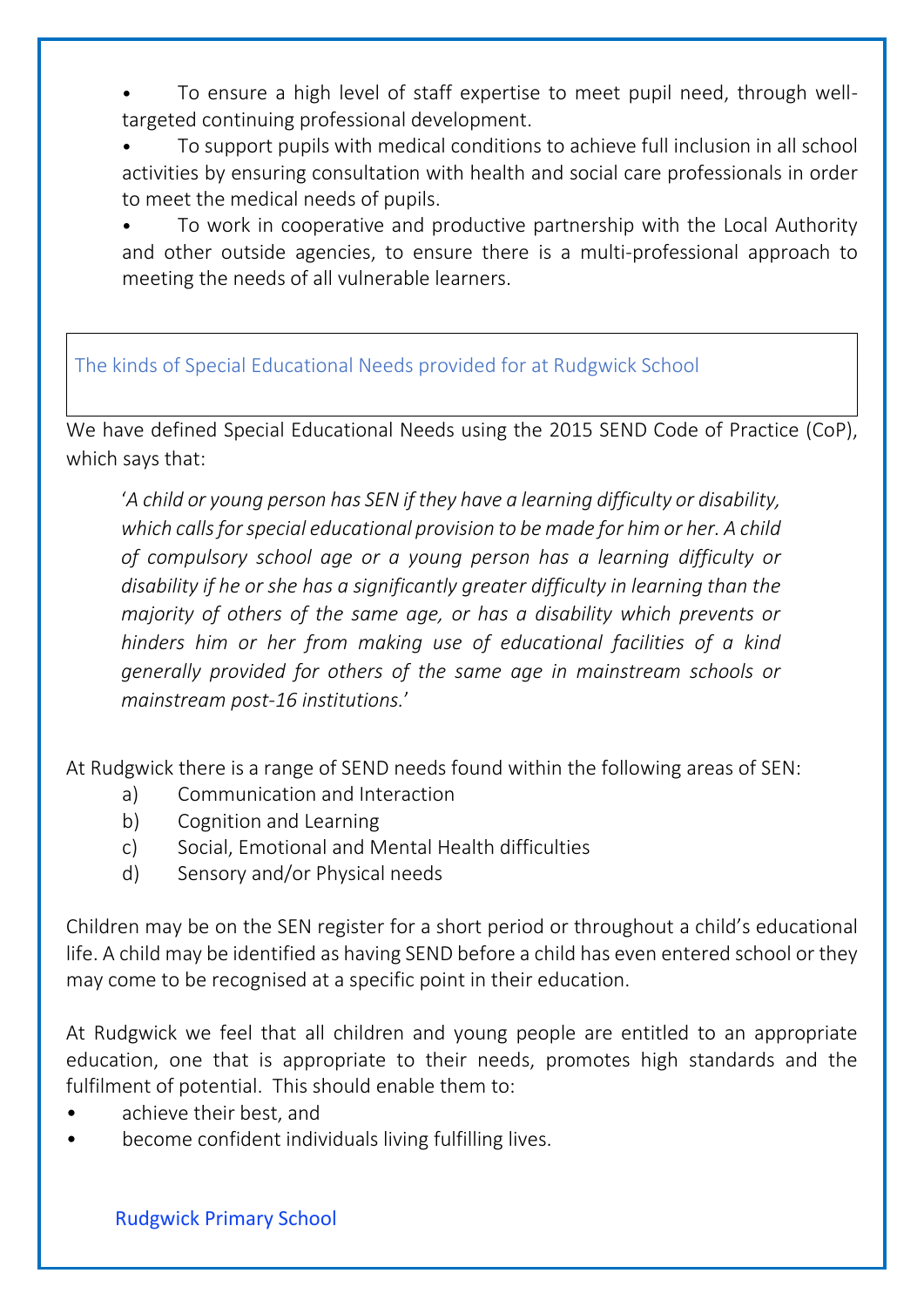Every school is required to use their best endeavours to make sure that a child with SEN gets the support they need - this means doing everything they can to meet children and young people's SEN. (SEND 0-25 Code of Practice, 2015, p92)

Policies for identifying children with SEN and assessing their needs

# How does the school know if children need extra help and what should I do if I think my child has special educational needs?

Talk to us – contact your child's class teacher about your concerns initially. If you feel that you would like to speak to a senior member of staff, ask to arrange an appointment with the SENDCo (Special Educational Needs and Disabilities Coordinator): Mrs Sharon Mellors.

Appointments can be arranged in person, by phone or by email.

The school contact details are: office@rudgwick.w-sussex.sch.uk; 01403 822151.

We are committed to early identification of special educational needs and adopt a graduated response (four stage process: Assess, Plan, Do, Review) to meeting them in line with the SEN Code of Practice 2015. A range of evidence is collected through school assessment and monitoring arrangements to establish how effective our support and intervention is. If this suggests that your child is not making the expected progress, the class teacher will consult with both you and the school's SENDCO in order to decide whether additional or different provision is necessary.

When your child enters our school, their current attainment is assessed to give us a 'baseline' from where your child will progress. We always communicate your child's attainment through parents' evenings structured conversations and end of year reports or your child's teacher may call an additional meeting if they have an area to discuss.

In addition to the usual assessment, there are specialist assessment tools which we use to explore the reasons for any difficulties. There is no need for pupils to be registered or identified as having special educational needs unless the school is taking additional or different action.

If more detailed assessments of SEND area required, some of the methods are:

Speech Therapy Assessments – which may focus on sound production, language understanding, or other relevant assessments to your child's needs.

# Education Psychology Discussions

Cognition and Learning Assessments – these may include observations and assessments.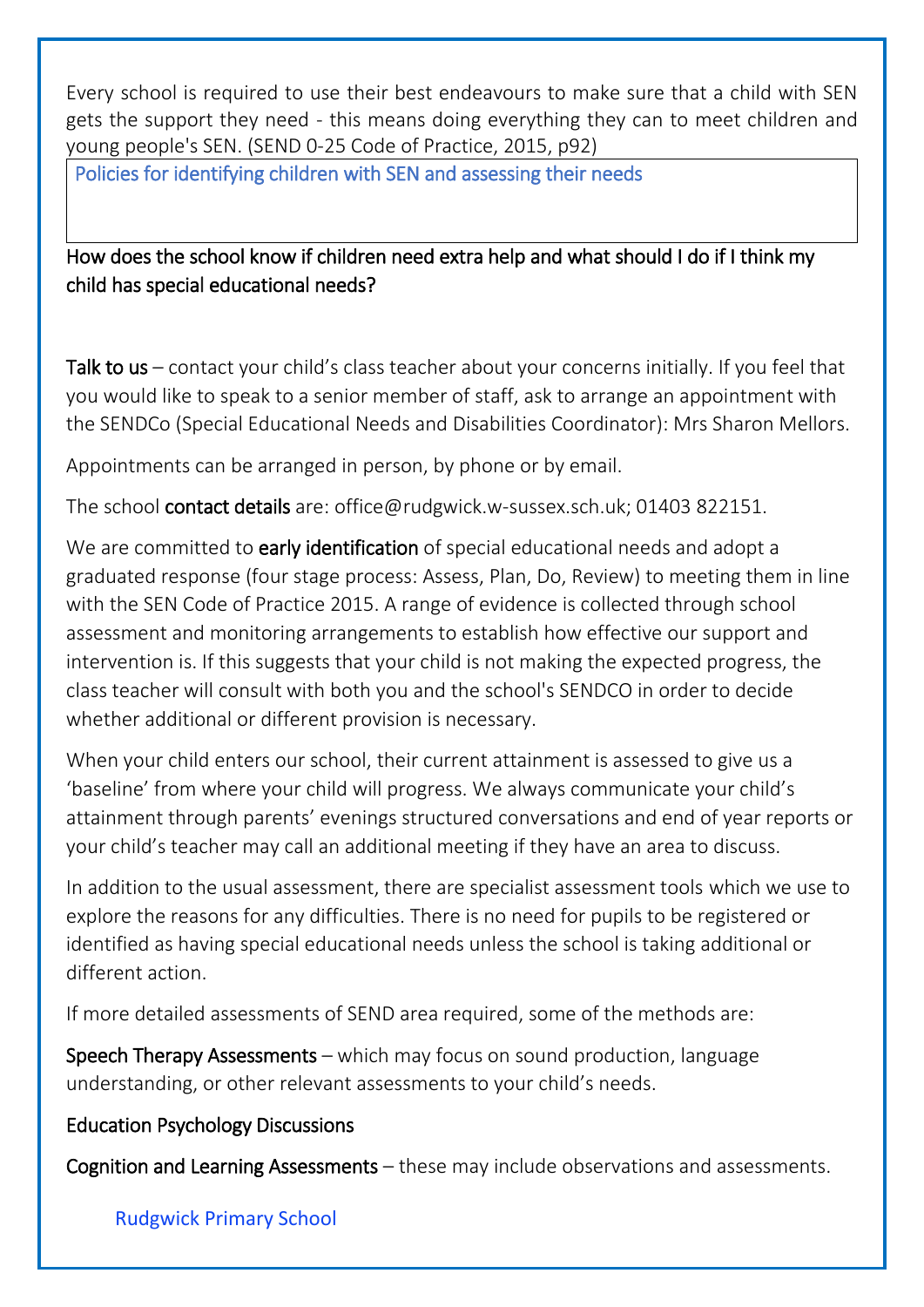On-going school assessment - these assessments are comprehensive in all aspects of school life, with some additions for children with SEND. These may include reading, writing, maths, phonic and spelling assessments.

### Social and Emotional Assessments

Additional assessments relevant to your child's needs. Your child's school achievements may be assessed against the levels expected for children who are working on the National Curriculum (i.e. the same as the majority of other children in their year group), or they may be assessed against other measures for children who are not ready to work on National Curriculum Levels.

If you have a concern about your child's progress or believe they have a special educational need, this should be first discussed with the class teacher. Additional assessment or support can then be discussed with the SENDCO.

You can find our SEND policy here:

<https://www.rudgwick.w-sussex.sch.uk/s-e-n-d>

Arrangements for consulting parents of children with SEN and involving them in their child's education

# How will the school support my child?

Our Governing Body ensure that as a school we make appropriate provision for all pupils identified as having special educational needs. The named SENDCO for the school is **Sharon** Mellors. A member of the Governing body, Joy Rolland, takes particular interest in special educational needs, although the Governing Body as a whole is responsible for making provision for pupils with special educational needs and for the publication of this report. Progress and attainment of children with SEND, as well as effectiveness of provision, is reported to Governors half termly by the Inclusion Manager.

The school may support your child in a variety of ways depending on their individual needs. The first way is within the class, where the class teacher will identify learning needs and support as necessary. Any additional provision may be through targeted small group work. The class teacher will create a Pupil Passport which records how best to support your child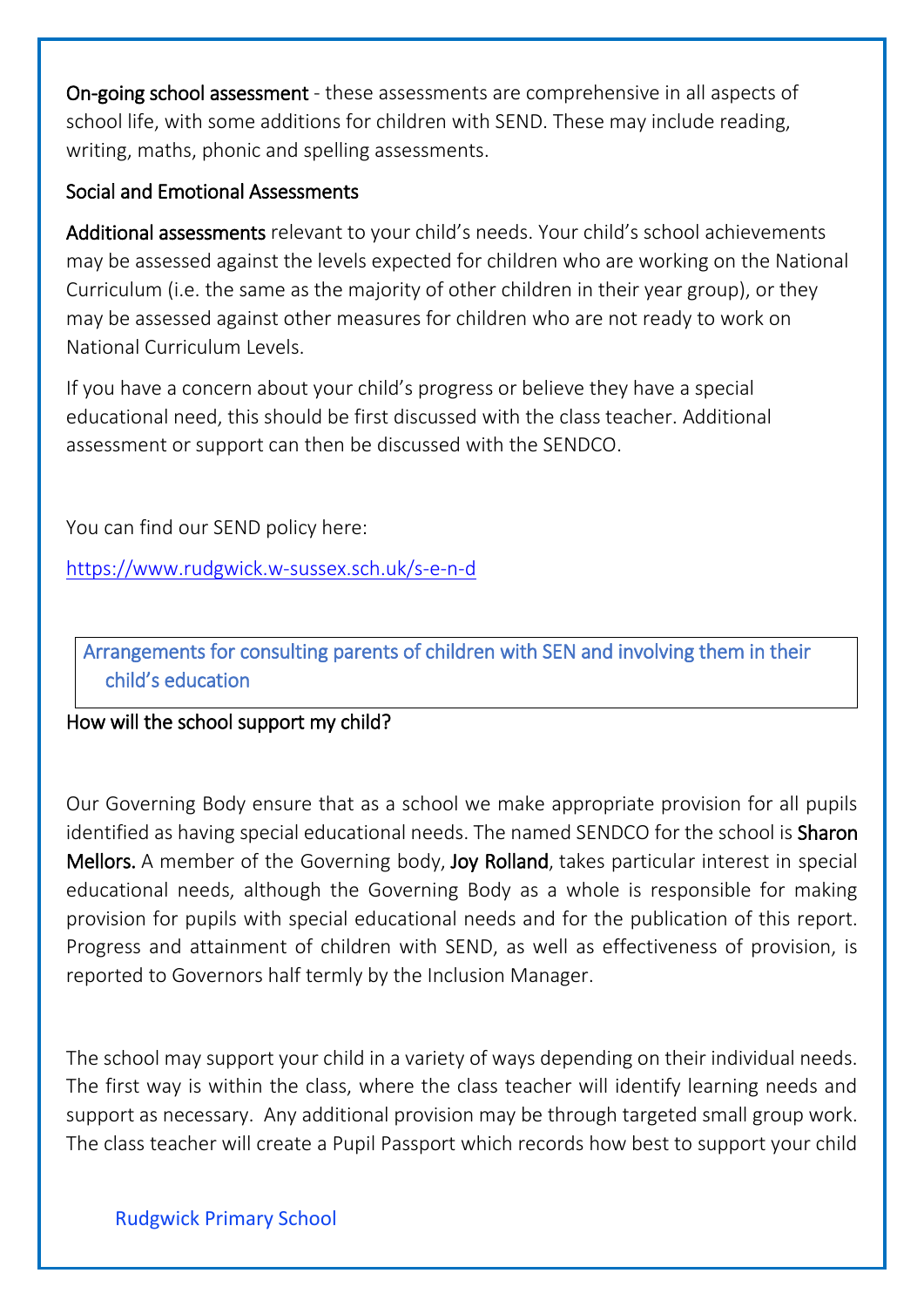in the classroom. A further level of provision may involve your child working individually with a member of staff to meet specific targets.

For children with the highest level of School Support or an Educational, Health and Care Plan, the class teacher, supported by the Inclusion Manager, will record any specific provision in place, learning targets and progress towards them on an Individual Learning Plan (ILP).

We have a positive and transparent relationship with all of our parents. The school is proud of the 'open door' policy which is maintained at Rudgwick Primary School and ensures that we are available to meet with parents as soon as any concern arises. If a child has experienced difficulties, parents have been informed either at termly parents' meetings or during informal meetings to discuss the child's progress. The class teacher or SENDCo have always informed parents, if a child has been identified as having additional needs, and required some support in their learning.

Once a child has been identified as having a SEN, the class teacher and SENDCo will invite parents to school to:

- Let them know that that their child is being placed at SENS.
- Discuss any assessments, strengths and difficulties relating to their child.
- Share and contribute to an Individual Provision Map for the next term.

This is part of the graduated approach and cycle of 'Assess, Plan, Do, Review', required in the Code of Practice 2015. Records are kept of these meetings and are available to parents. Thereafter, parents and children are invited to a meeting at least each term to review progress made, set targets and agree provision for the next term.

Arrangements for consulting children with SEN and involving them in their education

At Rudgwick Primary School we value the views and opinions of the children in our care. When supporting children with SEN, we aim to talk to our children and fully involve them in the process. We discuss their ILP and Pupil Passport with them and make sure we celebrate their achievements with them, however big or small. We include them in the decisions that are made about the support they receive and encourage them to identify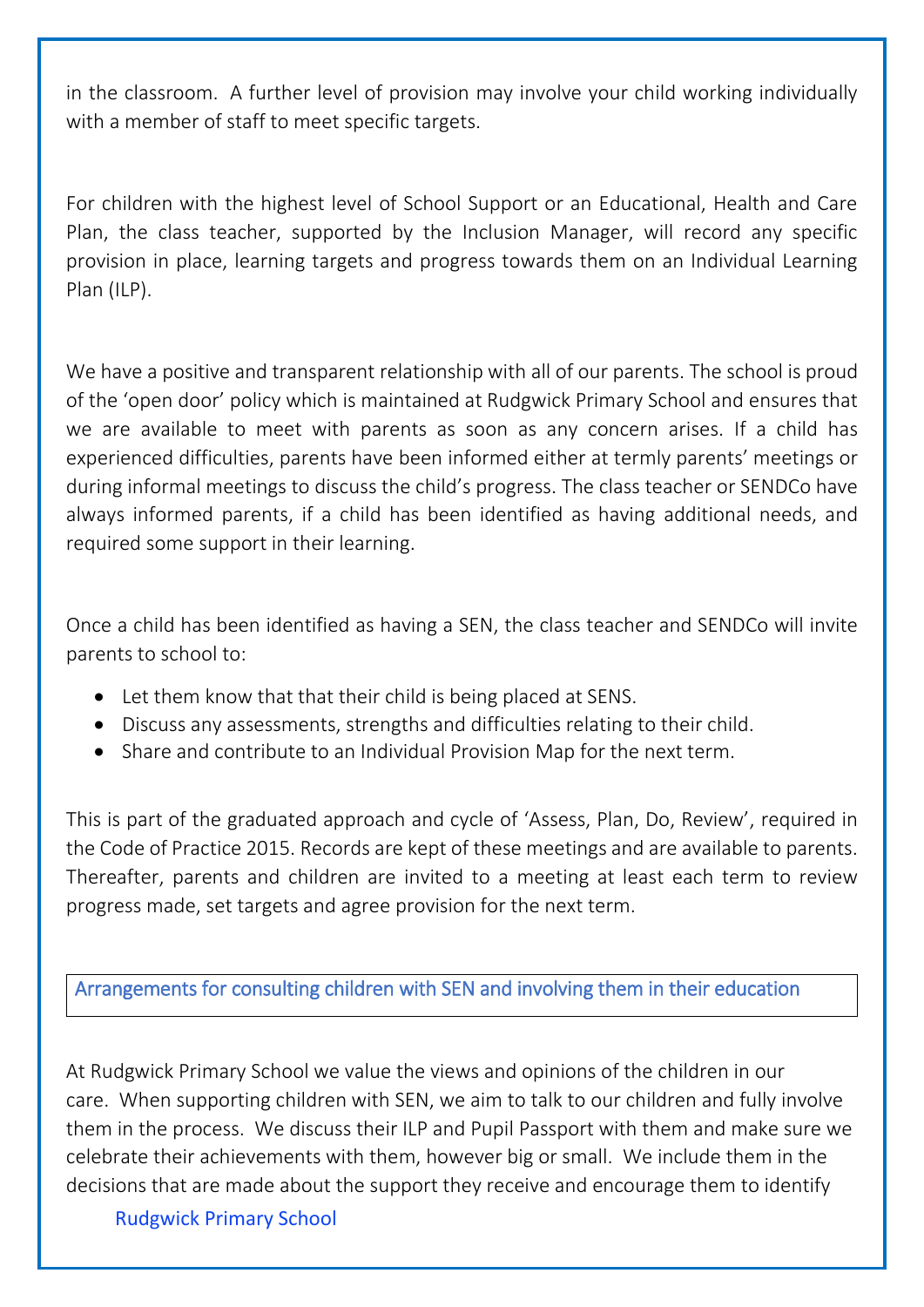the role they will play in achieving targets and success. For children with EHCPs we always share their views within the Annual Review process.

Pupils are involved in the learning process at all levels e.g. through feedback and responses to teachers during live marking; awareness of their learning targets, selfassessment and reflection of their learning. All pupils have produced a one-page profile, which identifies their strengths, interests, what they enjoy about school, what they find challenging and what helps them to achieve.

Arrangements for assessing and reviewing children's progress towards outcomes, including opportunities to work with parents and young people as part of this assessment and review

How are the school's resources allocated and matched to children's individual special educational needs?

The school receives money on an annual basis to support provision for special educational needs. This is based on the number of pupils on roll who are on the 'SEN register' and this varies from year to year. The money is allocated annually by the Governing Body when setting the school's budget. It is used to pay for staffing and resources which support children with special educational needs throughout the school.

On top of this resource, there may be additional funding from the Government and West Sussex County Council to support individual children on specific programmes. This includes 'Pupil Premium' money and additional funds for children with an Educational, Health and Care Plan.

#### How is the decision made about the support my child will receive?

Every child's needs are carefully assessed and decisions are then made based on the ability of a child to access the curriculum and make progress. The school SENDCO will work closely with you, your child and all staff to discuss relevant interventions, adult support and advice from specialist services to make best use of available resources. We regularly assess the impact of any additional support and resources and report children's progress to parents.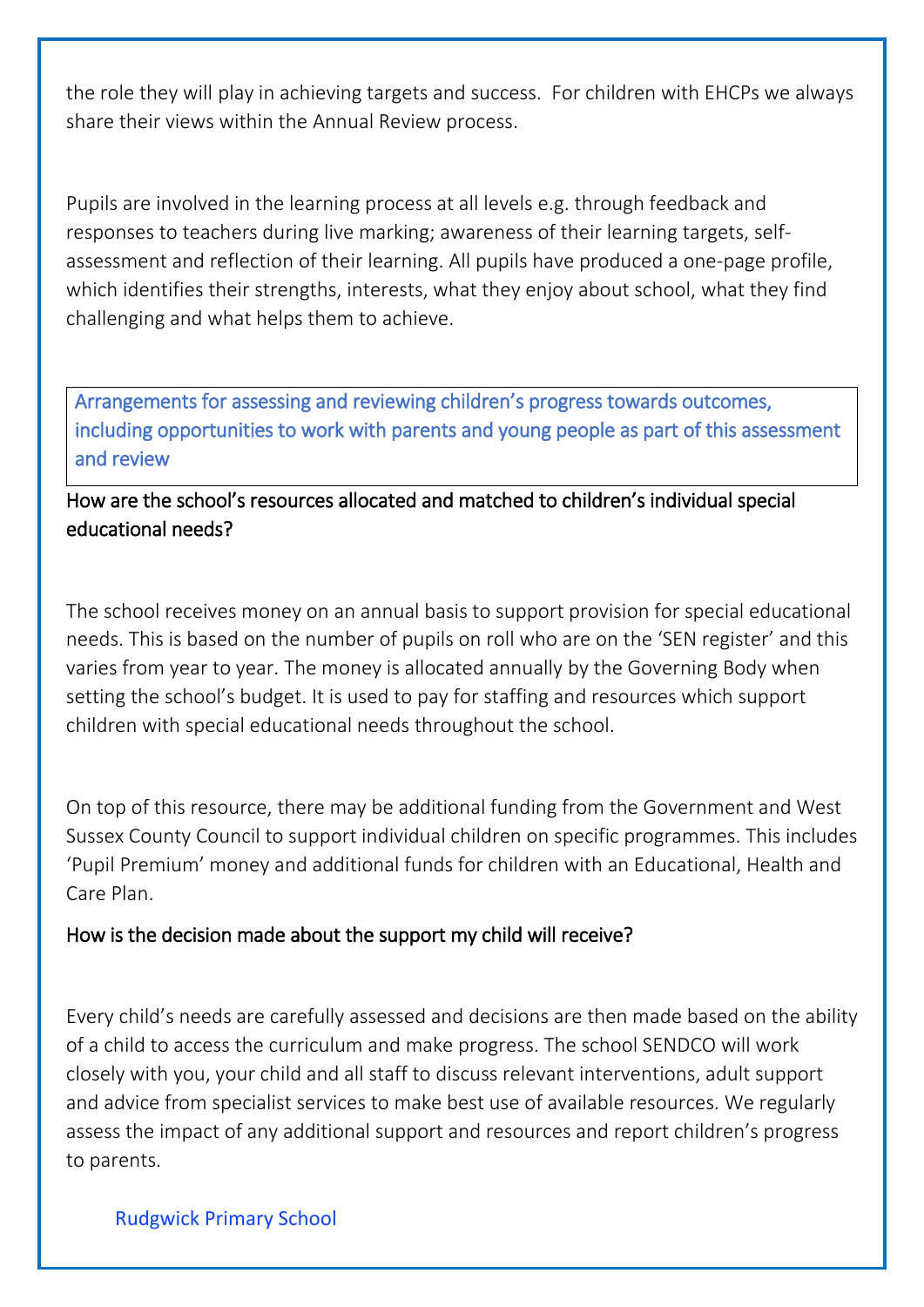The class teacher reviews the child's progress every half term. Parents are invited to SEND parent meetings every term with the class teacher and SENDCo.

An Individual Learning Plan (ILP) is produced, for each child on SEN Support or with an EHCP, the plan records specific and challenging outcomes or targets for the child to achieve in a term. Personalised provision is recorded on this plan and the day-to-day implementation of this plan is the responsibility of the class teacher who has worked closely with support staff to record progress towards targets and outcomes during the term. After the initial ILP has been discussed with parents they are invited to come into school to be part of the consultation and review process and the start of each term.

When an outside agency e.g. Educational Psychologist, speech and language therapist is involved with a pupil the SENDCo has always involved parents in the process. The SENDCo ensures reports or assessments are copied to parents and teachers. Advice and suggestions from outside agency advice is incorporated as outcomes or targets on the child's ILP.

Arrangement for supporting children and young people in moving between phases of education. Preparing for adulthood.

How will the school prepare and support my child to join the school and transfer to the next stage of education or life?

Our transition arrangements at Rudgwick School are as follows:

a) Transition into school

We have acknowledged that children and parents sometimes find transition into a new school or a new class quite challenging, and this can be particularly so for parents of pupils with SEND; this process can also be difficult for the children themselves. School has provided support including:

- 1. Prior to entry to school meeting(s) for new parents attended by class teachers, support staff and/or SENDCo to inform support and transition
- 2. Meetings with SENDCo / class teacher and parent as required.
- 3. SENDCo and class teachers visiting pre-school settings
- 4. SENDCo liaising with outside agencies.
- 5. Additional visits to school as required for parents and pupil.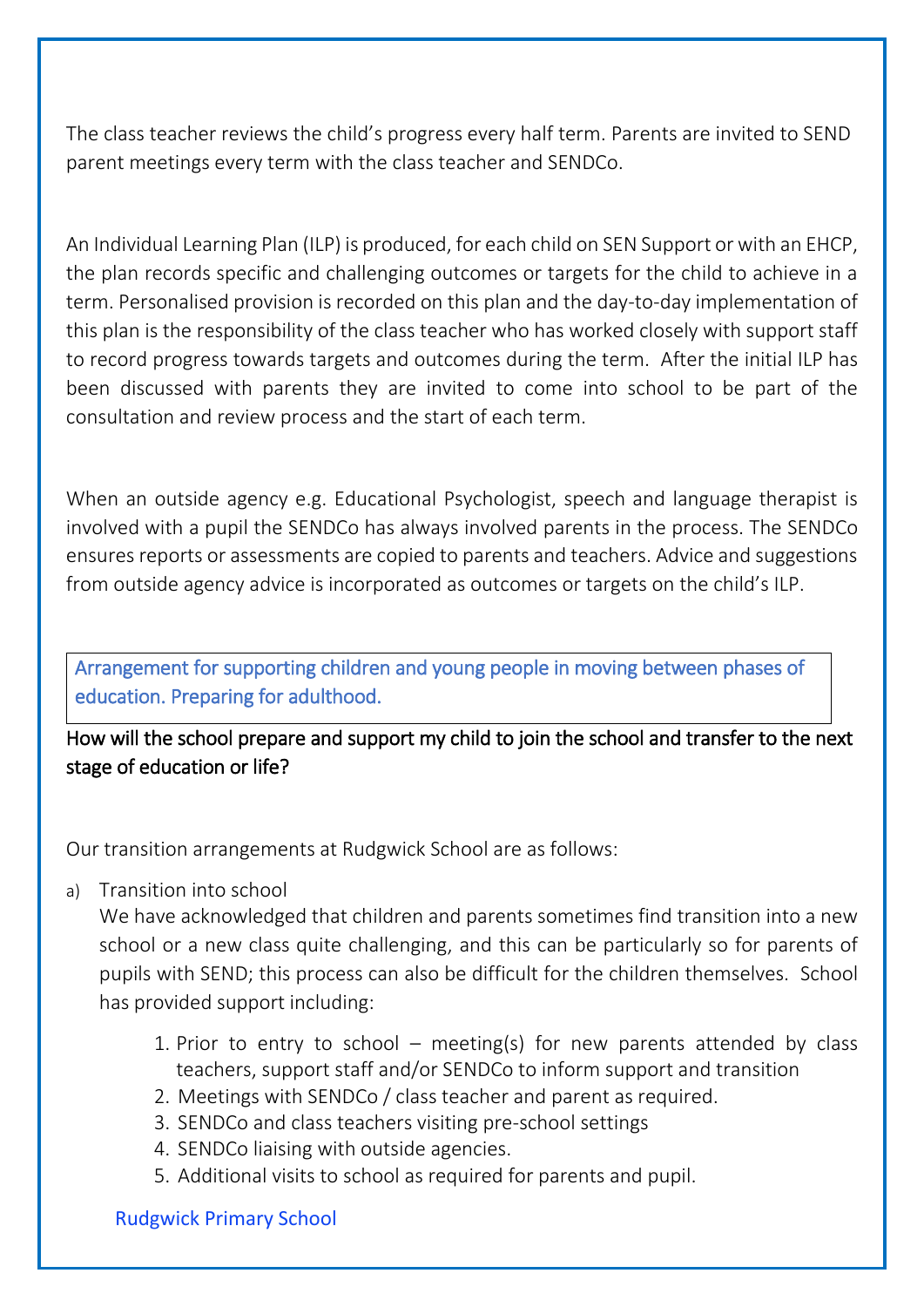- 6. 'Buddy' system for pupil in new class
- 7. Records from previous setting to inform support and transition
- 8. Advice from West Sussex and PACT have supported a trauma experienced child.
- b) Transition within school:
	- 1. Additional visits to new classroom.
	- 2. A transition booklet for the pupil, with photographs of new class / key people.
	- 3. Transition handover meetings with enhanced transition for EYFS to year 1.
- c) Transition within secondary phase:
	- 1. The transition Annual Review Meetings for Year 6 pupils, are held in the spring or summer term of Year 5 and Secondary school staff are invited to attend.
	- 2. Secondary SENDCo meeting held with Year 6 class teacher and SENDCo
	- 3. A programme of additional visits arranged to the feeder secondary schools
	- 4. Transition support group with the ELSA during Year 6 Summer term.
	- 5. Booklets to support transition.
	- 6. Social Communication team's 'Enhanced Transition package'
	- 7. ILP targets include aspects of preparing for adulthood, for example working independently and organising themselves.

### Approach to teaching children with SEND

#### How will the curriculum be matched to my child's needs?

We aim that every lesson is accessible to every child and moves their learning on. To unlock potential and remove barriers to learning is the promise and commitment of our school. We work in partnership with all of our families and external agencies, where appropriate, to make high aspirations a reality for every child, taking specific action to create effective learning environments, secure children's motivation and concentration, provide equality of opportunity, use appropriate assessments and set suitable targets for learning. In addition, the Governing Body, Head teacher, SENDCo and all staff members have important day-to day responsibilities. All teachers are teachers of children with SEND.

Our school strives to provide an engaging and exciting curriculum for all children. Your child's class teacher will plan for the variety of needs in the classroom. For children with special educational needs, the teacher may provide different resources for children to use or there may be an adult to assist a small group of children to complete the task as independently as possible.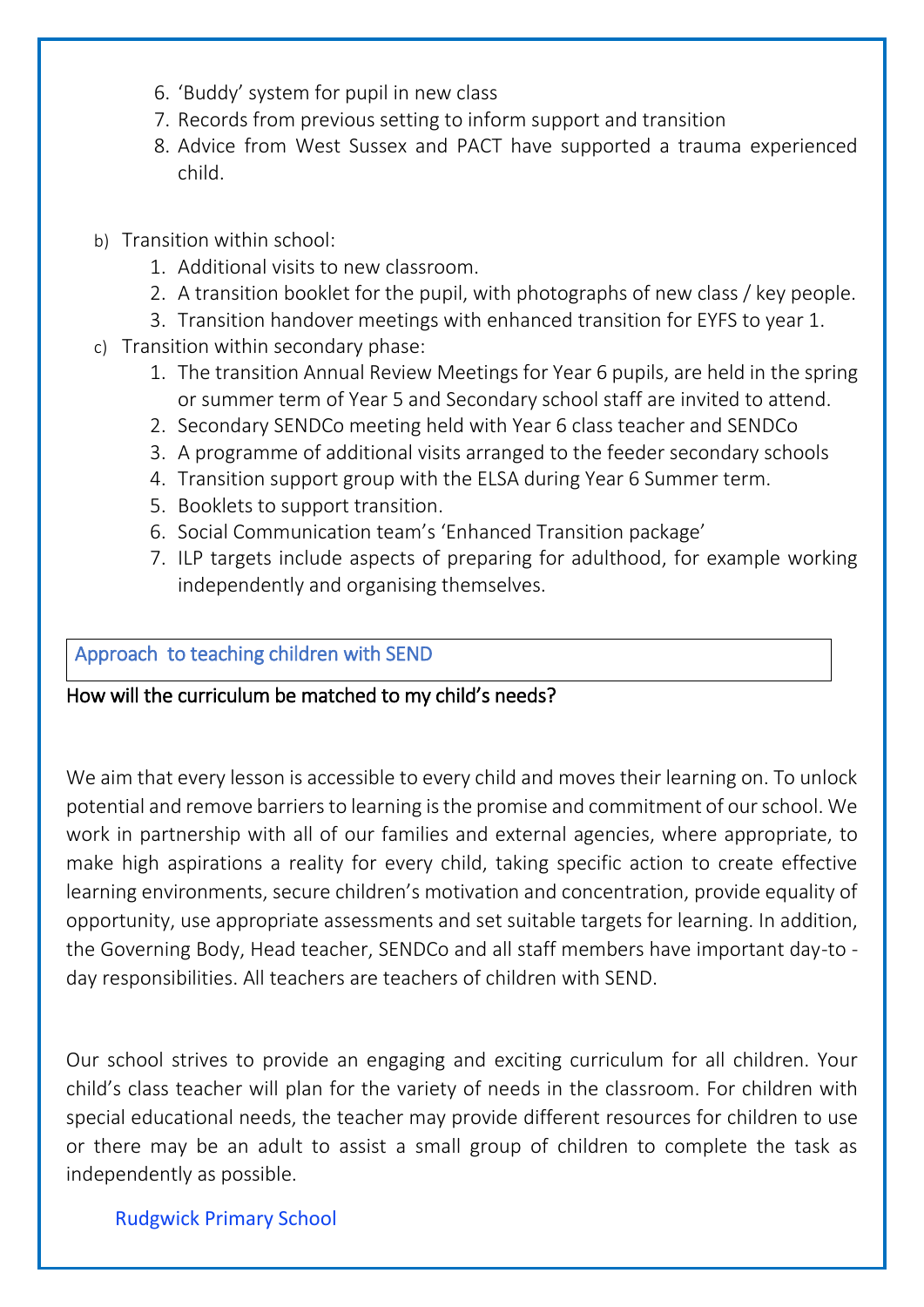We believe that all children learn best when they are included with the rest of their class. Our aim is for all children to be working independently in class. All children, including those with SEND, are taught by their teacher as well as being supported by teaching assistants. We use the Quality First Teaching strategies to ensure all learners are successful in the classrooms.

Allocated additional teaching assistants have supported children, with the focus on outcomes. We have allocated sufficient adult assistance to enable each child to reach challenging targets without developing a learned dependence on adult support.

We have high expectations for our children with SEND, and outcomes for children at SEN Support are set to be challenging in an attempt to close the attainment gap between the children and their peers. Evidence informed interventions are often crucial in closing these gaps and are therefore used as a strategy. The class teachers have monitored interventions and pupil's progress towards set objectives, which are reviewed. The SENDCo, worked alongside the class teachers, monitored overall progress following completion of the intervention. A decision was made as to whether to continue, change or cease the intervention according to the child's progress against outcomes set.

#### How adaptations are made to the curriculum and learning environment

#### How accessible is the setting?

Our school has an Accessibility Policy which is reviewed regularly. As part of this review, we ensure that the school environment is accessible for all children, including those with physical and sensory needs, disabilities or where English is not a first language. We take reasonable steps to ensure that we do not treat disabled pupils less favourably, without justification, than pupils who are not disabled and through our Accessibility Policy we plan strategically to provide accessibility to the school premises and to the curriculum.

Rudgwick Primary School is a disability friendly school. The school building is one level; we have two easy access toilets. The school has a hoist and disability bed. We have found that no additional adaptations to the building are necessary for children or stakeholders with disabilities.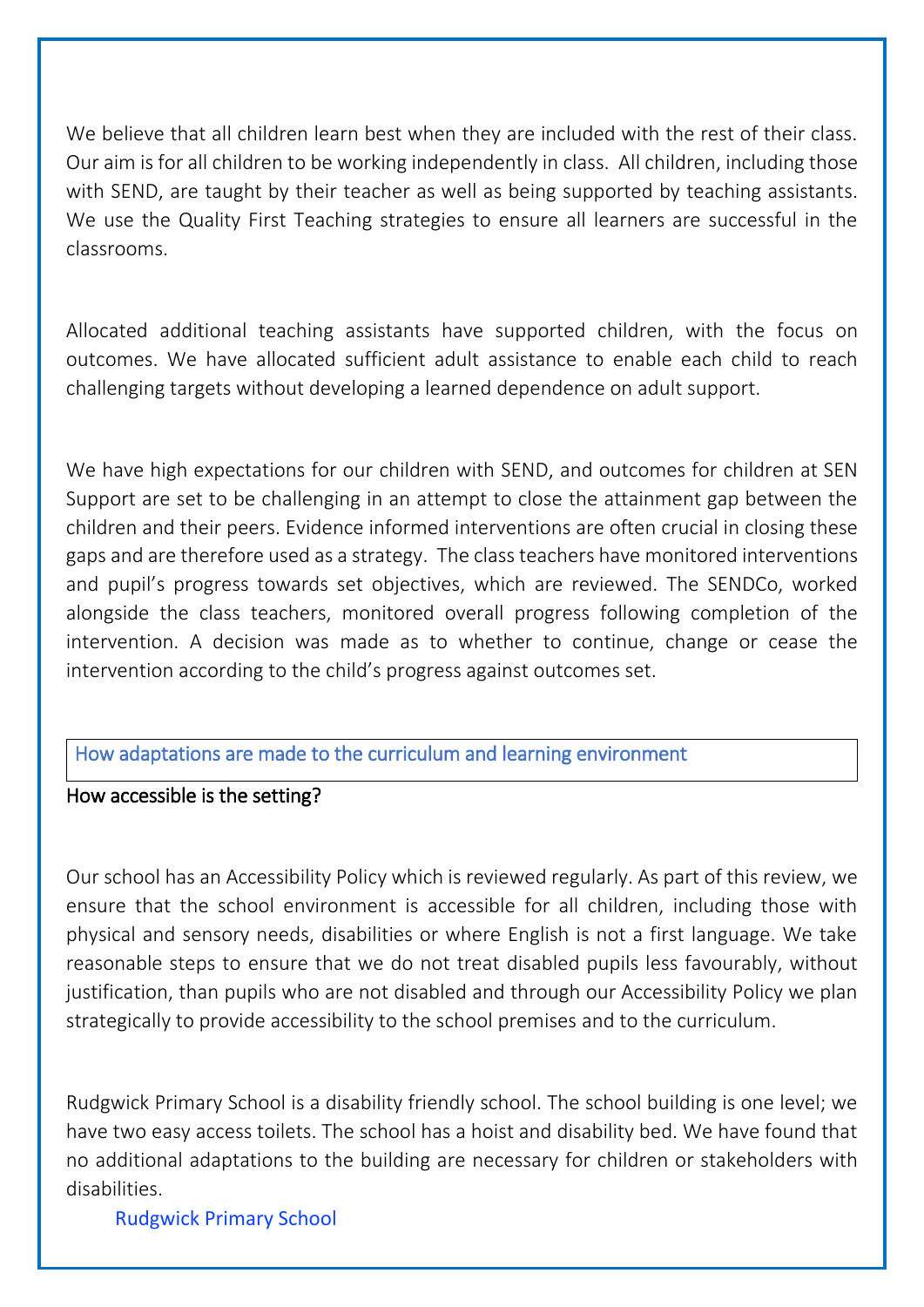The school works closely with outside agencies to support children from minority groups such as children with English as an additional language (EAL).

We are committed to providing a learning environment that allows all children full access to all areas of learning. All of our children access the full National Curriculum, and we have recognised achievement and expertise in all curricular areas. As part of general class differentiation, curriculum content and ideas are made more accessible. This accessibility has been made possible by skilled support, effective use of scaffolding as well as provision of visual, auditory, tactile and concrete resources. We make reasonable adjustments to ensure all children are included in all opportunities and experiences within school and on visits outside the school.

Reasonable adjustments are used in the classroom where appropriate for individual children including:

- appropriate seating for children with visual or hearing difficulties
- visual aids
- table top literacy and maths visual resources
- concrete maths resources
- use of coloured backgrounds on computer screens and interactive whiteboard
- use of coloured paper or overlays
- use of technology including reading and spelling computer programmes and to provide alternative means of recording
- additional time to process information
- writing slopes and/or pencil grips
- writing frames such as the four questions from the narrative therapy programme
- graduated approach to expectations

All our classrooms aspire to be inclusion friendly: we aim to teach in a way that will support children with tendencies towards conditions such as dyslexia, dyspraxia, dyscalculia, ADHD, and ASC. All staff have completed communication friendly classroom training. The school holds the West Sussex Silver Autism Award and the Dyslexia Aware School Award.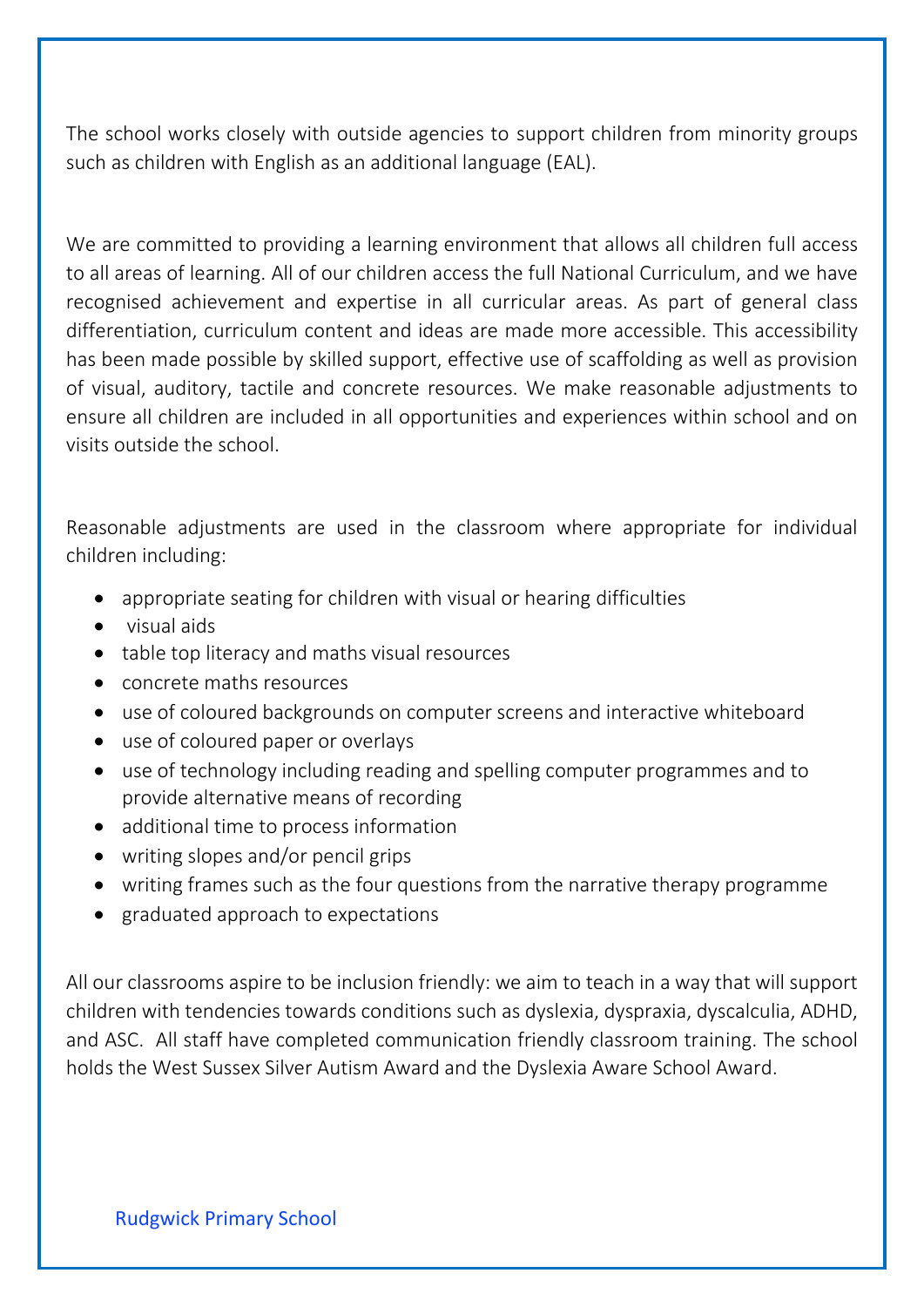The expertise and training of staff to support children with SEND; and how specialist expertise is secured

# What training are the staff supporting children special educational needs having?

All our staff are trained each year on the needs of new students joining the school – this can include training from specialist agencies or consultants, as well as from our SENDCO or other staff with relevant expertise. Transition meetings for staff are held in July so that there is no break in provision.

We make an annual audit of training needs for all staff taking into account school priorities and personal professional development. Particular support is given to new members of staff and to training that addresses children's specific needs. The SENCOs and Inclusion Managers of each school within the Weald Locality meet together each term to share good practice and this is a strength of our group of schools.

All of our teachers are trained to work with children who have SEND. All teachers have accessed advice, information, resources and training to enable them to teach all children effectively. We take part in external awards such as the Autism aware Award and the Dyslexia Friendly School Award.

Evaluating the effectiveness of the provision made for children with SEN

How will I know how my child is doing and how will you help me to support my child's learning?

In addition to the regular parent meetings, you will be kept regularly informed of your child's progress by agreeing and sharing your child'sIndividual Learning plan with the class teacher. This will identify the next steps for your child to make progress and how you and the school and you can help them. Progress will be monitored and reviewed termly to ensure that both you and your child can express your views and are fully involved in decisions. Regular contact may be communicated through a home/school link book, e-mails, telephone calls or meetings.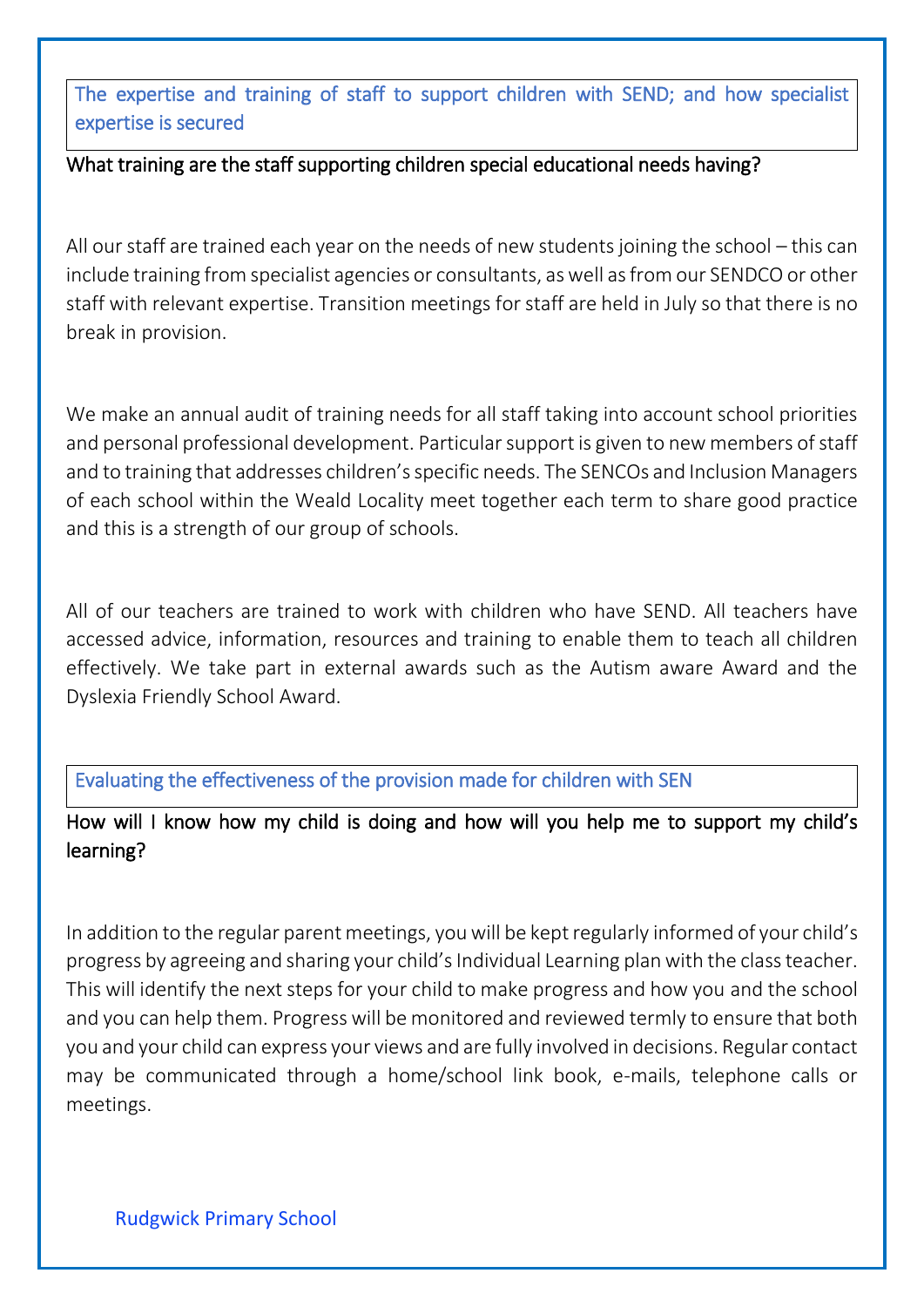The class teacher reviews children's progress every half term, supported by the Senior Leadership team. The Senior Leadership team monitored the overall effectiveness of provision and the impact on the children's learning in the classroom. Additional provision was adapted in light of this review process. The SENDCO reports to Governors twice a year.

How children with SEN are enabled to engage in activities available with children in the school who do not have SEN

All of our children have equal access to lunchtime clubs, after school clubs and support activities, which developed engagement with the wider curriculum. Where necessary, we have made accommodation and adaptions to meet the physical and learning needs of our children. Class educational visits and residential visits are part of our curriculum and all children are included. No child was excluded from an educational visit and residential visit because of SEN, disability or medical needs.

# Support for improving emotional and social development

### What support will there be for my child's overall well-being?

We aim to develop children's emotional and social well-being in partnership with parents and carers. In some cases this may be provided by specialist support from our emotional learning support assessment (ELSA) Miss Grace Gaynor who supports parents and children in addressing the needs of learners who require assistance in overcoming barriers to learning in order to achieve their full potential. Healthcare plans and pastoral support plans can be used to meet specific needs. These plans are created in collaboration with school, parents and pupil, and they are monitored and reviewed at agreed intervals.

The school offers a variety of pastoral support for pupils who are encountering emotional, social and behavioural difficulties, including:

- a) The school behaviour policy outlines the positive approach taken towards behaviour in the school. This policy gives all staff clear and graduated guidelines to ensure a consistent approach, although reasonable adjustments are made to accommodate individual needs.
- b) Values were taught through assemblies, circle times and the PSHRE curriculum. Star awards are linked to the values for that term.
- c) The ELSA (Emotional Learning Support Assistant) is available to provide support for individual pupils or small groups on varied barriers to learning. Children are identified by class teachers who complete a needs assessment form.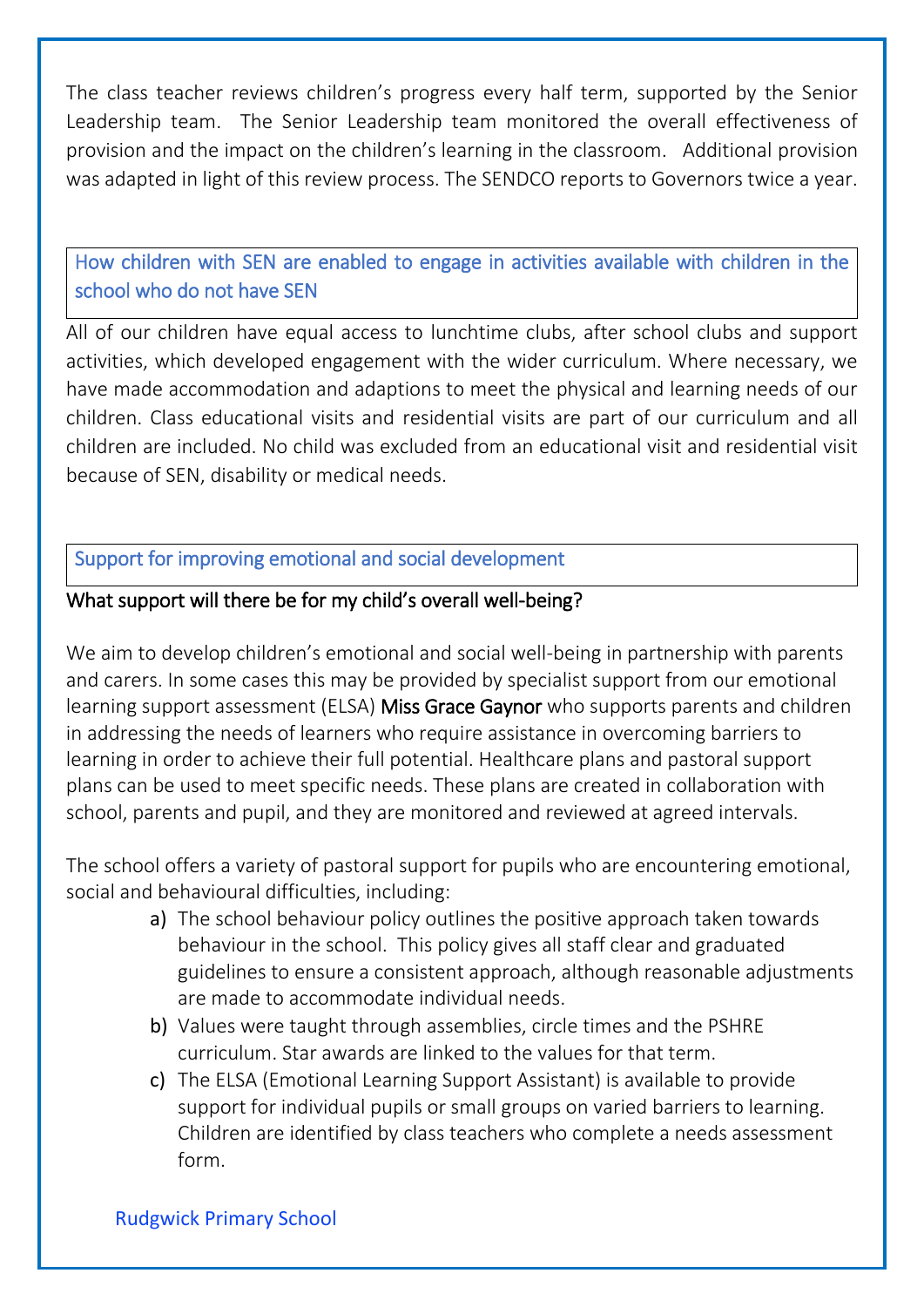The Young Governors provides a way for pupils' voices to be heard. All children are able to put themselves forward to be a 'Young Governors' representative for the year. In addition, all members of staff including our head teacher, class teachers, learning support assistants and the SENDCo are always available for pupils who wish to discuss issues and concerns.

At Rudgwick, we recognise that children with SEN may be vulnerable and are potential victims of bullying. The behaviour policy explains the school's zero tolerance approach towards bullying. At Rudgwick we take a proactive stance to ensure that any reported incidences of bullying were dealt with quickly and effectively. We actively investigated all allegations and, if there is cause, work with parents, the bully and the victim to improve social skills and resolve any bullying. Pupils with SEND are supported to access systems in place, e.g. worry monster, to address bullying concerns as soon as possible. This year, whole-school activities were organized to raise awareness of national anti-bullying campaign.

If parents and school have been concerned that the child may have mental health needs school would 'signpost' parents to their GP or the School Nurse for a possible referral to an appropriate health professional. If the child was felt to have long term emotional or mental health needs – for example with anxiety or anger management – the school would offer a range of interventionsto develop social skills or emotional resilience. All staff have accessed mental health and bereavement training.

How the school involves other bodies, including health and social care bodies, local authority support services and voluntary sector organisations, in meeting the needs of children with SEN and supporting their families

#### What specialist services and expertise are available at or accessed by the school?

External support services play an important part in helping the school identify, assess and make provision for children with special education needs.

These include:

- Review meetings with the nominated Educational Psychologist for the school.
- Seeking advice from specialist advisory teaching services for children with sensory impairment or physical difficulties or from services like Occupational Therapy Service.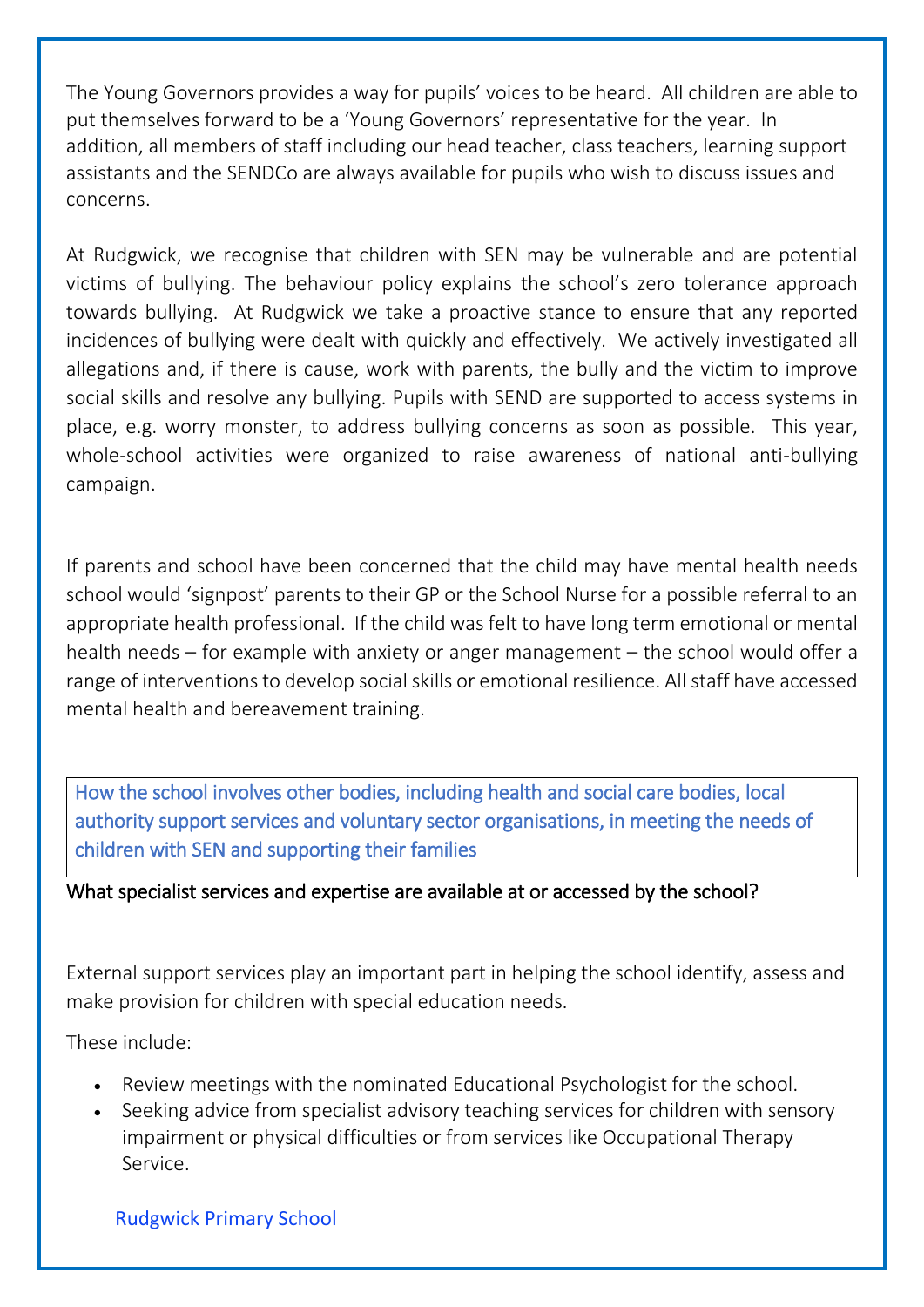- Advice and support from the Speech and Language Therapist and contributions to the reviews of pupils with significant speech and language difficulties.
- Advice and support from the West Sussex Autism and Social Communication Team (ASCT)
- Advice and support from the West Sussex Learning and Behaviour Advisory Team (LBAT)
- Advice and support from Family Support Worker Dedicated Schools Team Early Help and local Child and Adolescent Mental Health Service (CAMHS) for children with emotional and behavioural needs.
- Advice and support from the school nurse and community paediatrician (Child Development Centre or CDC).
- Multi-agency meetings (known as the Children and Young Person Planning Forum or CYPPF), with representatives from Children and Family Services, Social Care and Health. These are held to ensure effective collaboration in identifying and making provision for vulnerable pupils.
- Referral to the Pupil Entitlement Team.
- Ethnic Minority and Traveller Achievement Service

Before the school make any referral to a specialist service we will always gain your permission.

# Who can I contact for further information?

The first point of contact will always be your child's class teacher.

The SENDCO at this school is Sharon Mellors. She is available if further assistance is necessary.

If you have any concerns we are sure they can be addressed by one of the people named above. If you feel your worries or concerns are not being addressed then please refer to our Complaints Policy which can be found here:

[https://www.rudgwick.w](https://www.rudgwick.w-sussex.sch.uk/_files/ugd/e6d290_79399c3ce13142f69a7c2658a5972cee.pdf)[sussex.sch.uk/\\_files/ugd/e6d290\\_79399c3ce13142f69a7c2658a5972cee.pdf](https://www.rudgwick.w-sussex.sch.uk/_files/ugd/e6d290_79399c3ce13142f69a7c2658a5972cee.pdf)

Arrangements for handling complaints from parents of children with SEND about the provision made by the school

It is in everyone's interests for complaints to be resolved as quickly and at as low a level as possible and our SEN complaint procedure is as follows:

 The complaint is dealt with by the class teacher. The complainant needs to feel that they have been listened to and that all points raised have been addressed.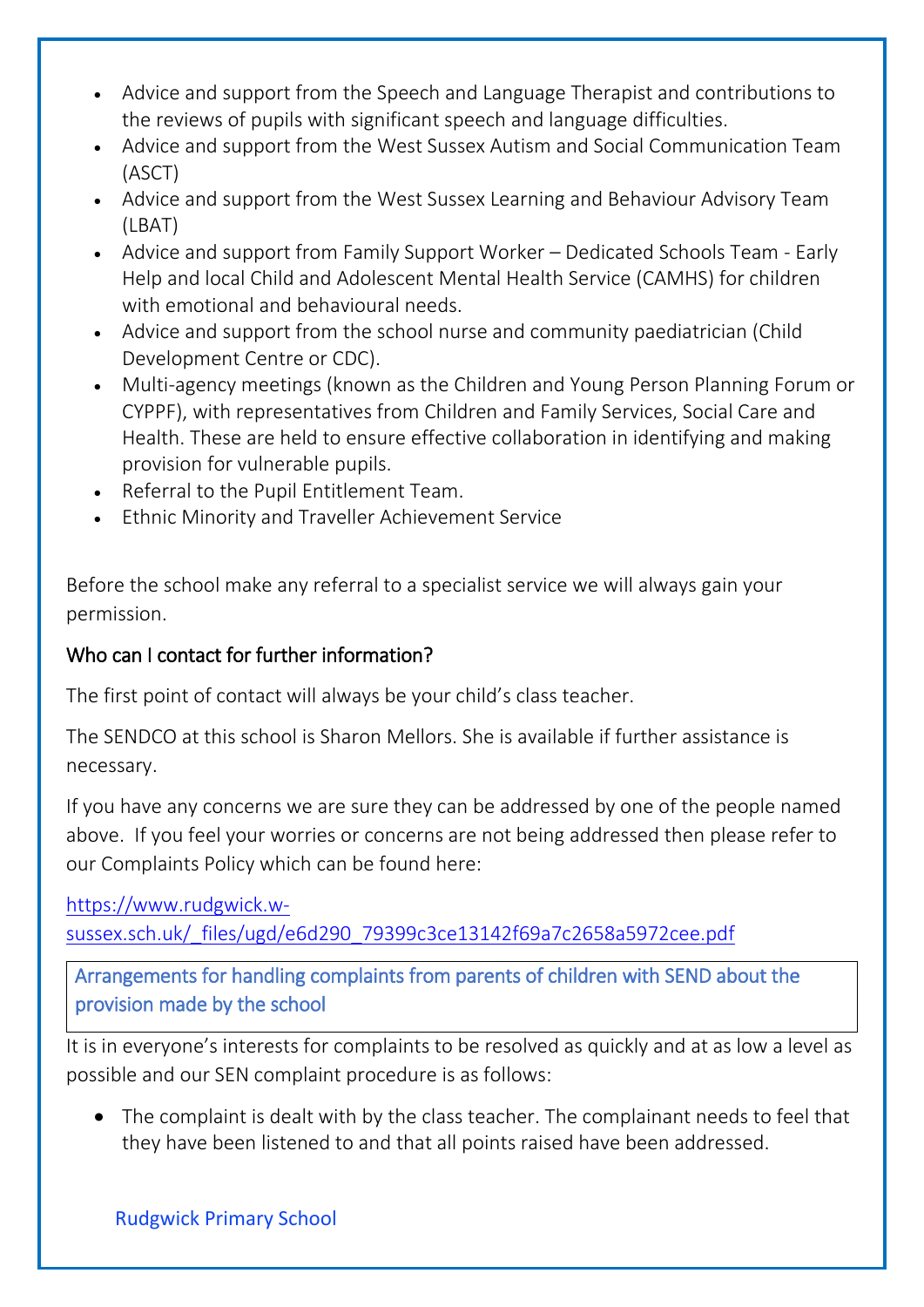- If the matter remains unresolved, the complaint is dealt with by the SENDCo or by a senior manager.
- If there is still no resolution the Head teacher should become actively involved.
- If the matter is still not resolved, the complainant must put their complaint in writing to the Chair of Governors or nominated Governor. It will then be investigated fully and a report will be written. If the complainant is still unhappy, a panel of Governors will investigate it further.
- If the complainant does not agree with the findings of the panel, they can contact the Department of Education. The parents of pupils with disabilities have the right to make disability discrimination claims to the first-tier SEND tribunal if they believe that our school has discriminated against their children. They can make a claim about alleged discrimination regarding: Exclusions Provision of education and associated services Making reasonable adjustments, including the provision of auxiliary aids and services

# West Sussex Local Authority Local Offer

### What is the Local Offer?

From September 2014, the Government has asked all Local Authorities in the UK to publish, in one place, information about the services and provision they expect to be available in their area for children and young people from 0 to 25 who have Special Educational Needs and/or a Disability (SEND). As part of this commitment, all schools are asked to detail their approach, resources and provision for children who may have an additional SEND need. This is known as the 'Local Offer'.

The information in this report feeds into the West Sussex County Council's local offer which details support, opportunities and services available to children and young people in their area who have SEN. This can be accessed at [westsussex.local-offer.org.](https://westsussex.local-offer.org/)

The purpose of the Local Offer is to enable parents and young people to see more clearly what services are available in their area and how to access them. It includes provision from birth to 25 across education, health and social care. This Local Offer can be found at [localoffer@westsussex.gov.uk](mailto:localoffer@westsussex.gov.uk)

#### The Weald SEND Alliance

The school is a member of the Weald SEND alliance. SENDCOs from Billingshurst, Pulborough and surrounding areas meet termly and attend training together.